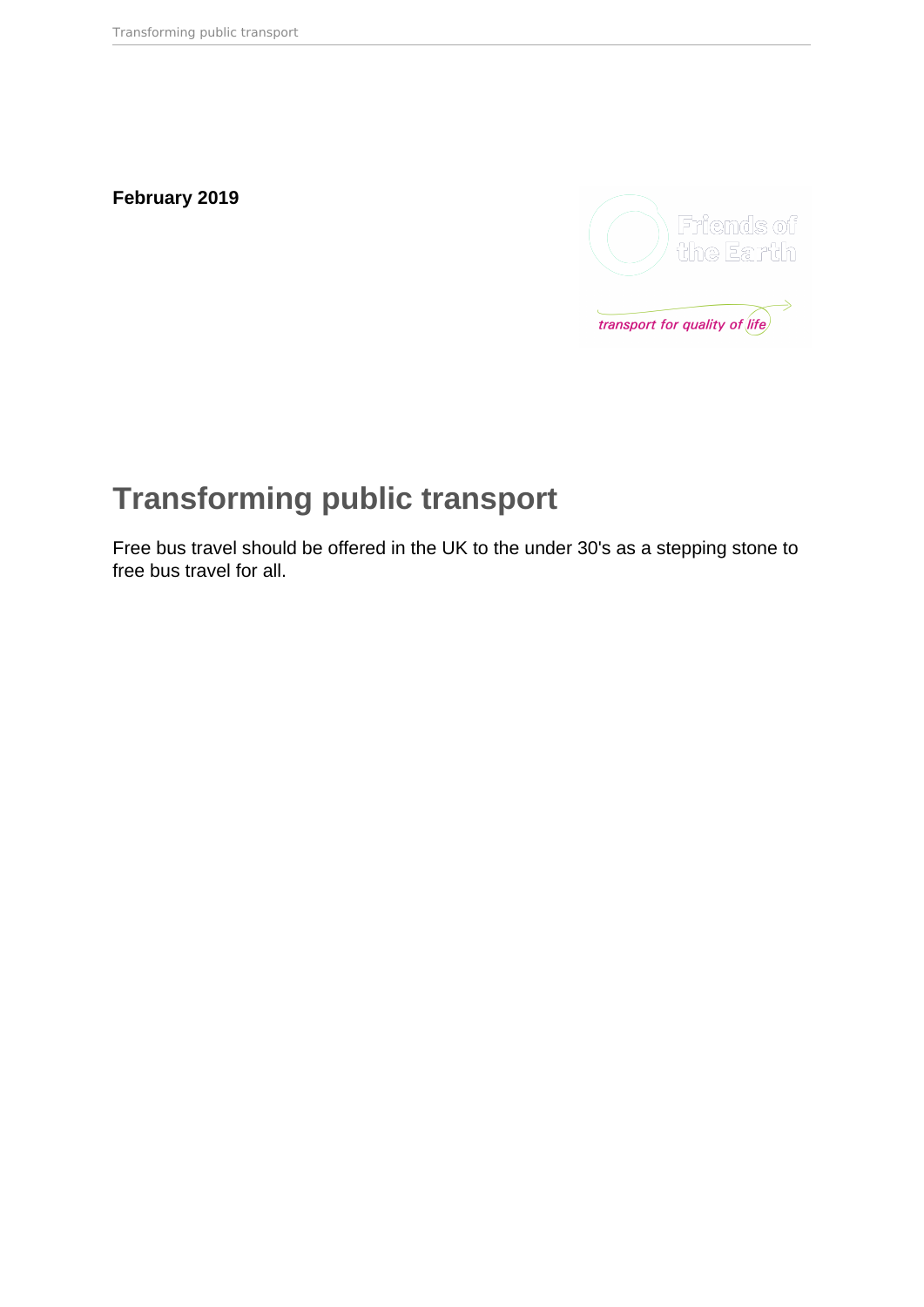- 1. Summary
- 2. [Introduction](#page-2-0)
- 3. [What would a world-class public transport system look like?](#page-2-0)
- 4. [Lack of effective governance of local public transport](#page-4-0)
- 5. [Funding for local transport](#page-8-0)
- 6. [A radical policy: fare-free public transport](#page-9-0)
- 7. [Conclusions](#page-11-0)
- 8. [Acknowledgements](#page-11-0)

### **Summary**

Transport is now the UK's largest source of greenhouse gases.

Friends of the Earth asked the transport consultancy, Transport for Quality of Life, to produce a series of papers on what changes are needed in transportation and transport policy if the UK is to deliver its fair share of global emissions reduction.

The first paper identified that the level of traffic reduction needed by 2030 could be anywhere between 20% and 60%, depending on factors including the speed of the switch to electric vehicles and how fast the electricity powering them is decarbonised.

This second paper looks at public transport.

It suggests that local authorities need to be empowered, emboldened and required to deliver a world class public transport service (particularly buses) that provides a good alternative to driving.

It shows that this will require bus services to be regulated as they are in most of the rest of Europe.

It also argues for a step-change in funding for local public transport, both from government and from new funding streams such as a local public transport payroll levy which has enabled large scale investment in local public transport in France.

Friends of the Earth is happy to endorse the recommendations, including that the current older people's concessionary travel scheme (free bus pass) should be extended to young adults (e.g. those 30 and under) and in time local authorities should consider making bus travel free to all.

Free bus travel is already happening in around 100 towns and cities worldwide, including more than 30 in the USA and 20 in France, as well as in Poland, Sweden, Italy, Slovenia, Estonia, Australia and elsewhere. Before this can happen the public transport system has to be reregulated and funding streams put in place.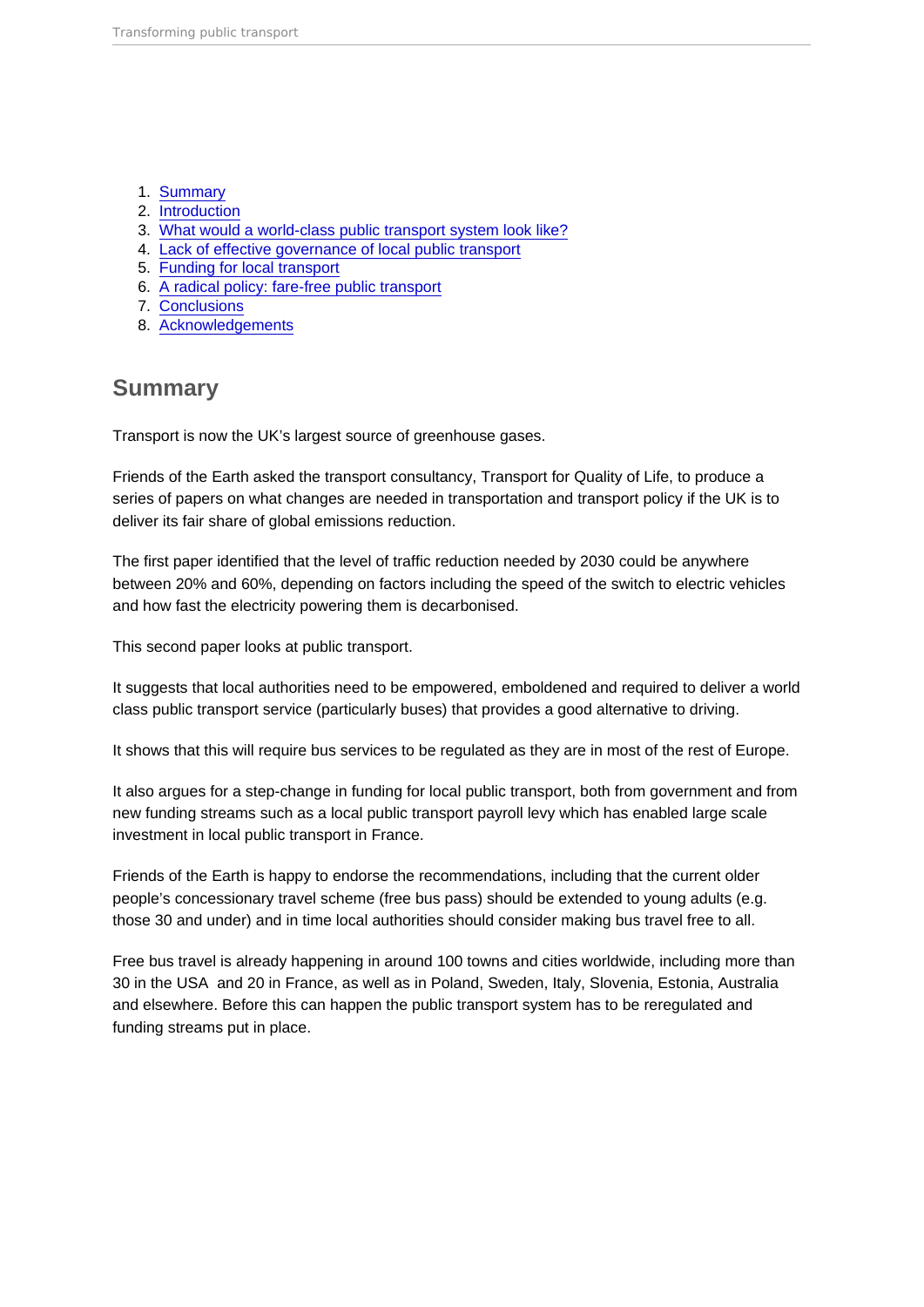#### <span id="page-2-0"></span>Introduction

In order to limit global temperature rise to no more than 1.5°C above pre-industrial levels, in line with the aspiration of the Paris Agreement, we will need to make large-scale changes to our transport system. The scale of the necessary reduction in carbon emissions is such that shifting from petrol and diesel to electric vehicles will not be enough on its own, and we will also need to reduce the distance travelled by car<sup>[1](#page-13-0)</sup>.

Even with the most optimistic scenario (involving a much more rapid shift to an all-electric fleet than envisaged by the UK government in its strategy paper 'Road to Zero<sup>[2](#page-13-0)</sup>), we have estimated that government needs to plan for reducing car mileage by at least 20% between now and 2030. Under a scenario in which the shift to an all-electric fleet is in line with 'Road to Zero', much larger reductions in car mileage, of the order of 60% between now and 2030, will be needed to stay within the transport sector's carbon budget.

This paper looks at local public transport, focusing mainly on buses, but also trams, underground and metro rail services in cities, towns, and their surrounding suburbs and rural areas<sup>2</sup>. In a world with much less travel by car, we will need very much better local public transport than we have now, equivalent to the very best that exists elsewhere in Europe. The section below describes what this 'world-class' local public transport system would look like. The following section explains what reforms to governance and management are needed to achieve it, and then the paper looks at how it might be funded. Alongside other policy measures discussed in other papers<sup>[4](#page-13-0)</sup>, the changes we describe would deliver substantial reductions in carbon emissions. However, because the scale of the challenge is so large, simply replicating what other countries are already doing may not be enough. Finally, therefore, we discuss a radical policy option to deliver a larger shift from cars to public transport, and larger reductions in emissions.

#### What would a world-class public transport system look like?

Previous research has defined a world-class public transport system as one that provides an excellent experience for passengers; forms part of a town or region's strategic vision; and is managed and governed so as to ensure cost-effective use of public mone  $\varphi$ . From the perspective of passengers, the main features of a world-class public transport system would include a comprehensive network; frequent, reliable and affordable services; a single ticketing system, valid across all modes; new low-emission vehicles; and high quality waiting facilities far is very far from the type of public transport system we currently have in most of the UK, outside London.

To attract a significant proportion of people's travel, and hence save significant carbon emissions, a world-class public transport system must extend beyond urban areas to the much larger 'travel to work area' of suburbs, smaller towns and villages around each city or large town. For this, the public transport systems of German, Austrian and Swiss cities provide an excellent model. The public transport systems of Munich, Hamburg, Berlin, Vienna and Zurich each cover land areas that are 10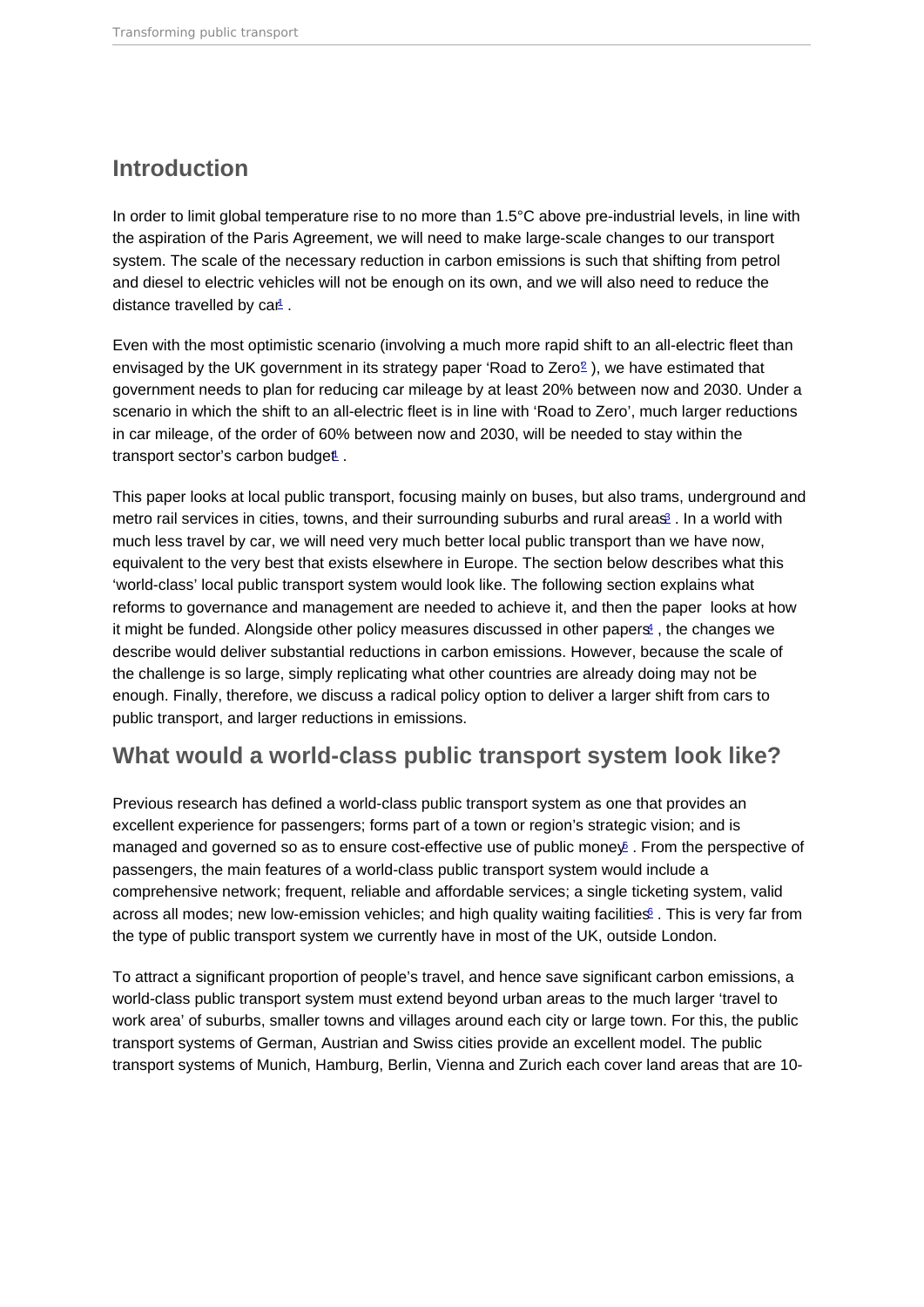<span id="page-3-0"></span>30 times bigger than the built-up area of their respective main city  $\overline{I}$ .

For example, the geographical area covered by the Munich public transport system is comparable to the area of the West Midlands Combined Authority plus the counties of Warwickshire and Worcestershire<sup>[9](#page-13-0)</sup> . Across this whole area, public transport functions as a single system: buses, trams and underground and suburban trains are planned together to provide 'one network, one timetable, one ticket<sup>[10](#page-13-0)</sup>. Most bus services are operated by a municipally-owned transport company<sup>[11](#page-13-0)</sup> but some suburban and rural bus services are operated by small private bus companies. However, all public transport services, whoever the operator, are coordinated by a public transport governing body or Verkehrsverbund  $(VV)_{2}$ . The VV plans public transport service levels, routes and timetables; is responsible for the ticketing system; awards contracts to operators; and sets and monitors service quality standards<sup>[13](#page-13-0)</sup>. City, district, and regional government all play a role in the VV.

The VV model for governance and delivery of integrated public transport was so successful that it spread across most of Germany and all of Austria in the 1990 $s<sup>13</sup>$  $s<sup>13</sup>$  $s<sup>13</sup>$ . It resulted in high and growing levels of public transport use<sup>14</sup>. As public transport use went up, car mode share went down – partly because of the improved public transport 'offer', and partly because good public transport was accompanied by complementary policies that discouraged car use<sup>[15](#page-14-0)</sup>.

Levels of public transport use in the VVs are strikingly higher than in similar areas of England, as illustrated in Figure 1[16](#page-14-0) .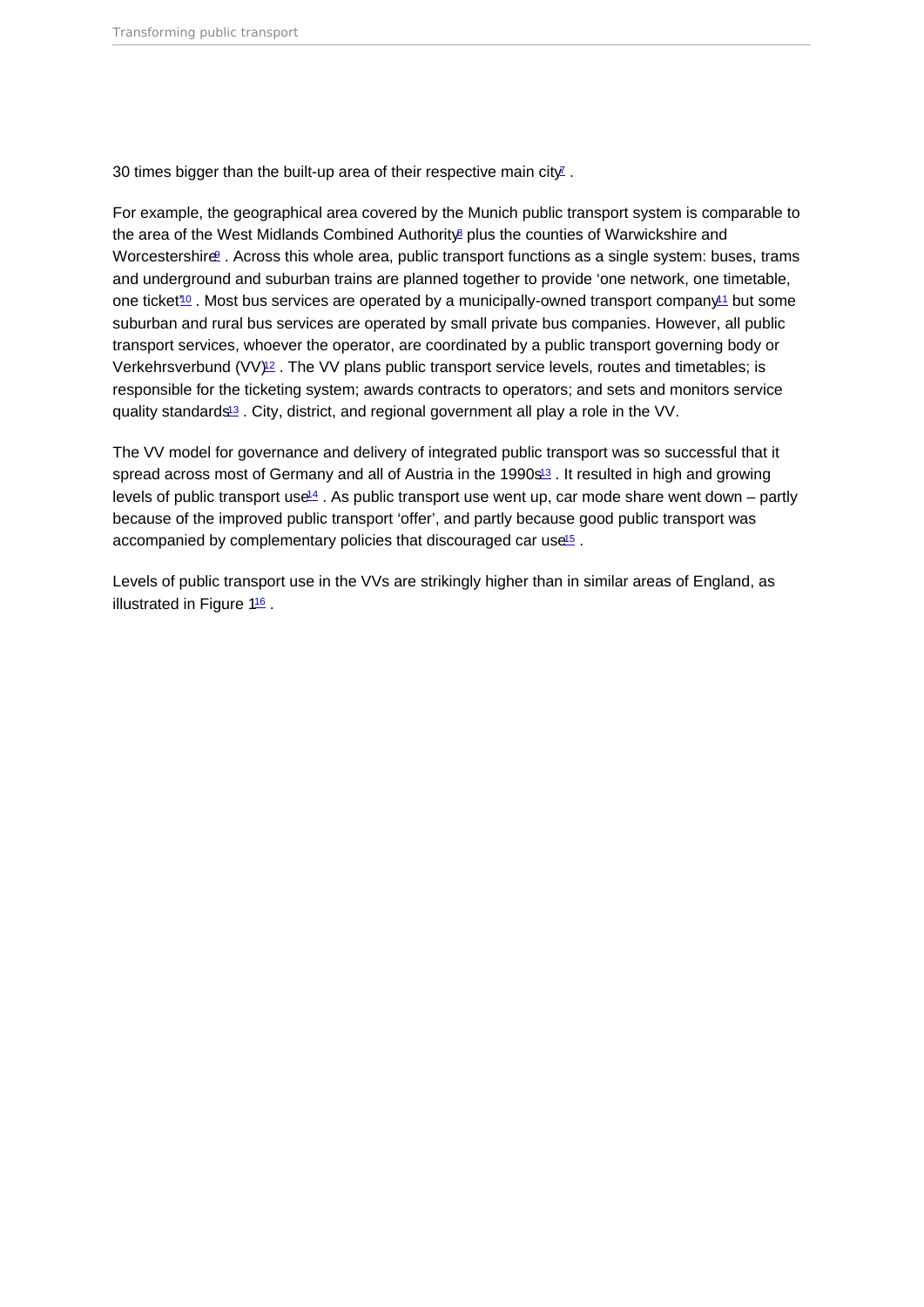Figure 1: Annual per capita

<span id="page-4-0"></span>public transport trips in six continental Verkehrsverbünde, the English Combined Authorities, and London

In the English Combined Authority (CA) areas shown in Figure 1 (Greater Manchester, Liverpool City Region, Peterborough and Cambridgeshire, Tees Valley, West Midlands, West of England, Sheffield City Region, West Yorkshire, North East and North of Tyne<sup>[17](#page-14-0)</sup>), we calculate that the average person makes about 50-115 trips by public transport per year (bus, tram and train)<sup>[18](#page-14-0)</sup>. In six case studies of the largest VVs, per capita public transport trips are three to four times higher, at 168-442 trips per year<sup>[19](#page-14-0)</sup>. This is despite the fact that gross population densities in the Combined Authority areas are similar to, or greater than, those in the VV areas<sup>[20](#page-14-0)</sup>.

#### Lack of effective governance of local public transport

The problems caused by bus deregulation

The UK is unique in Europe in having a deregulated system for its buses<sup>[21](#page-14-0)</sup>, and this deficit of governance lies at the core of the poor performance of our local public transport networks. In a deregulated system, decisions about where and when to run services are made by individual operators, based primarily on criteria related to profitability rather than on environmental, social or public interest criteria. There is no 'guiding mind' to oversee the planning, management and delivery of public transport services across a whole town or city and its surrounding suburbs and villages. This makes it far less likely that a comprehensive network of services will be offered, and makes it extremely complex (and in practice, impossible) to coordinate timetables and services across all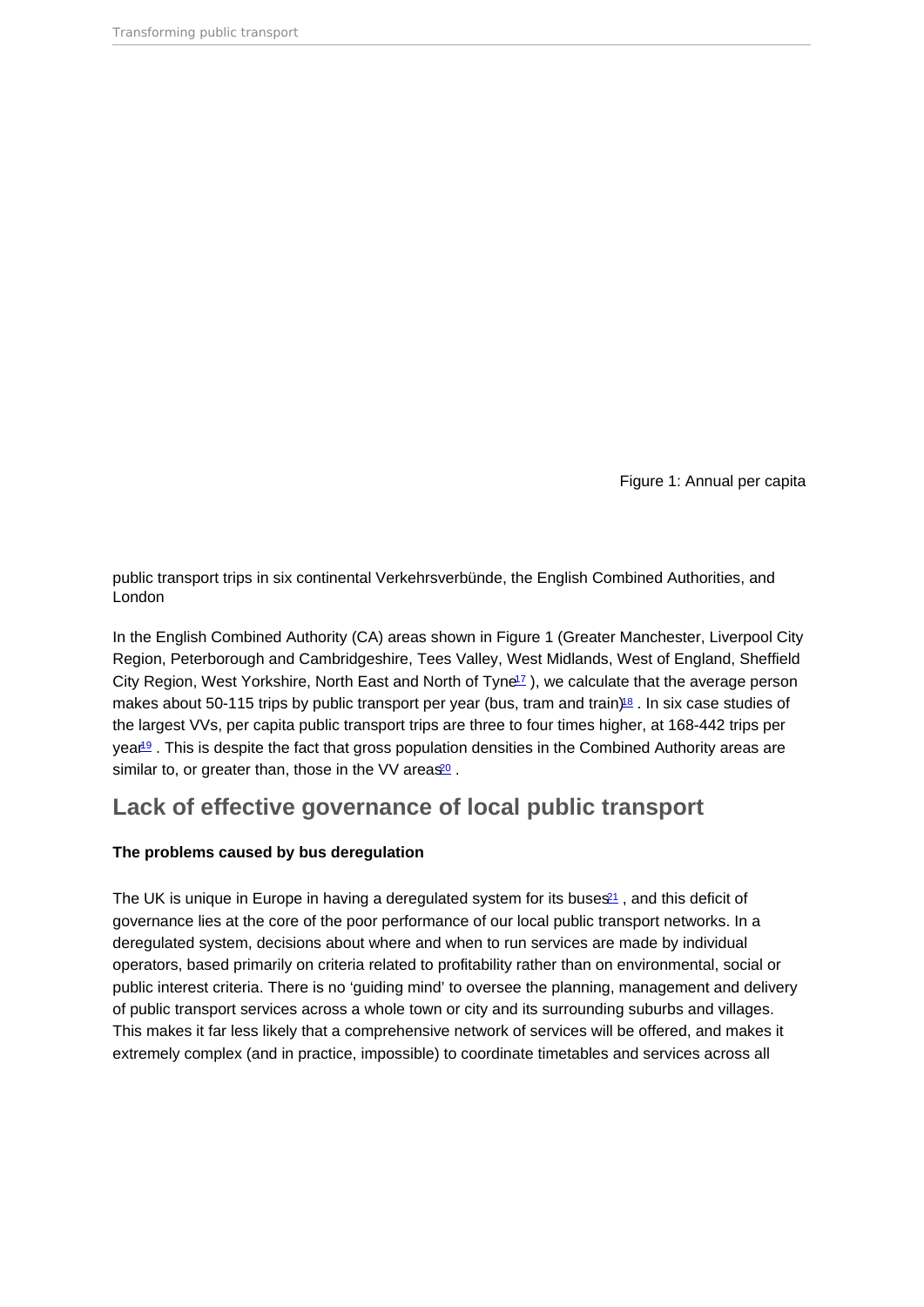<span id="page-5-0"></span>public transport modes.

It is illuminating to contrast this again with the continental VVs. For example, in the Zurich city-region<sup>[22](#page-14-0)</sup> , the regional transport body (Zürich Verkehrsverbund, ZVV) is responsible for planning public transport timetables and networks. The result is the epitome of a comprehensive, coordinated network. ZVV defines three levels of service for buses: level 1 is hourly, and is for settlements above 300 people; level 2 is half-hourly, and is on corridors where flows from multiple settlements combine to give strong demand; and level 3 is every 15 minutes (or more frequent where there is demand), and is for large dense settlements. Services operate between 6am and midnight. Connections are given high importance, with buses arriving before trains and departing after, and services run to clock-face timetables (i.e. repeating hourly) on regular intervals that maximise the potential for connections[23](#page-14-0) . Effective regional governance is able to deliver the comprehensive, coordinated network of services that the British deregulated system cannot provide.

A further consequence of deregulation is that operators are able to withdraw or vary services with just eight weeks' notice, which creates uncertainty for passengers and makes it difficult and resourceintensive for local authorities to keep even the most basic timetable information at bus stops up to date. In contrast, a world-class example is provided by the Dutch province of Friesland, where the bus concessionaire (Arriva) may only change the timetable once a year, on the same date as the timetable change for rail services<sup>[5](#page-13-0)</sup>.

Bus deregulation also makes a single, simple, multimodal ticketing system impossible to achieve. While local authorities and bus operators can work together to create 'multi-operator' tickets that are valid on more than one bus company's services, it is a requirement of competition law that these must not replace single-operator tickets for which fares are set by individual operators. Instead, multioperator and single operator tickets must exist alongside each othe  $\ell$ <sup>4</sup>. The rationale for this is that it creates competition between operators, which is regarded as being in the interests of passengers. However, the practical result is that it is impossible to establish a single ticketing system (like London's Oystercard or Contactless) anywhere in the UK outside London or Northern Ireland. This leads to a confusing mix of different fares for the same trip. Multi-operator tickets are typically about 25% more expensive than the tickets of individual operators<sup>25</sup>.

Finally, deregulation makes it much more difficult for local authorities to invest in new tram systems, which are environmentally desirable both because they are more effective at attracting people out of cars and because they can easily be powered by green electricity. Under the deregulated system, it is much harder to demonstrate a sound business case for a new tram route, because the local authority can do nothing to stop bus operators running competing services on the same corridor once the tram service is completed.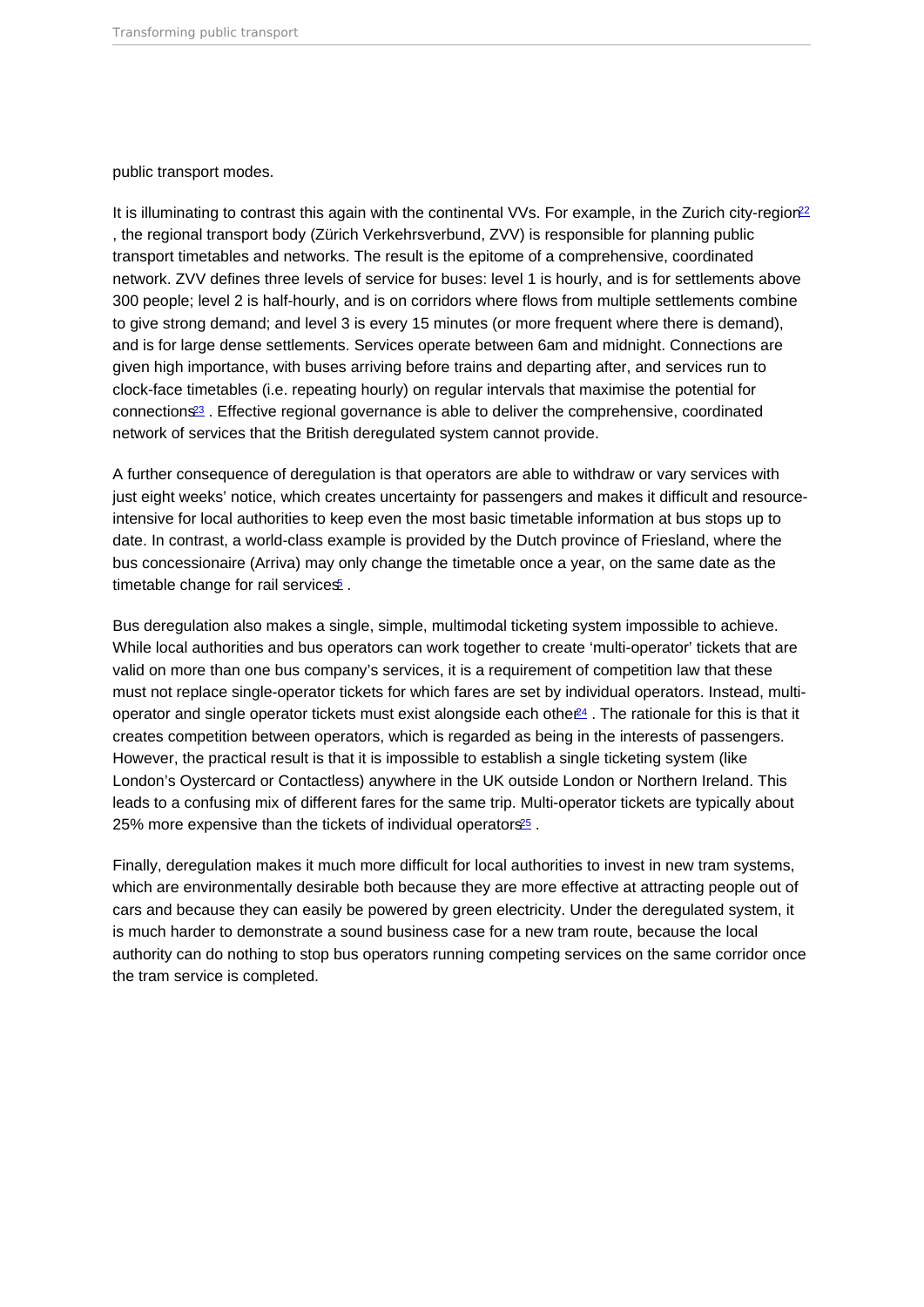<span id="page-6-0"></span>Opportunity to move towards a better governance model in main cities

In 2017 the UK government changed the law so that some local authorities in England (Combined Authorities with directly elected mayors<sup>[26](#page-15-0)</sup>) now have the power to re-regulate bus services, plan the bus network, and let contracts or 'franchises' to commercial operators to run services, as in London.

If buses in these areas are re-regulated, the features of the Swiss, German and Dutch local public transport systems described above will become possible:

- Local authorities will be able to work together, in the same way as the Verkehrsverbünde, providing a 'guiding mind' to design the optimum timetable and a comprehensive network of services, and to ensure buses and trams connect with trains.
- The local public transport network could be stable from one year to the next, with the 'guiding mind' able to plan for the long term.
- London-style Oystercard and Contactless payment could be introduced everywhere, with 'capping' of the maximum daily or weekly payment by passengers.

With bus regulation, there will also be less leakage of profits out of the system, as dividends paid by commercial operators to their shareholders will be more modes $\mathbb{Z}$ . Improved network design and simplified ticketing will provide increases in patronage and hence in revenue. A shift from a deregulated system to one in which bus services are regulated will deliver financial gains which can be reinvested in better services and lower fares<sup>[27](#page-15-0)</sup>.

The 'guiding mind' in a regulated local public transport system will also be able to shape and improve the local public transport network in other ways. It could drive an ambitious programme of investment in low- or zero-emission buses (hybrid, biogas, battery electric and fuel cell). It could invest in trams or rail services on main public transport corridors (powered by green electricity) without the risk that their profitability would be undermined by bus operators running competing services on the same corridors. It could decide to keep fares low, and to raise revenue for public transport from other sources. It would be motivated to invest in public transport infrastructure (trams, bus lanes, bus waiting facilities, real-time information etc.) because of the direct benefit these would offer in increased patronage and fare revenues. These changes would not be inevitable: they would require funding and ambition, but all would become much more possible than they are with the current deficit of governance. It is worth noting that all of these actions are currently taking place in London, where the governance arrangements are closer to those elsewhere in Europe, whereas they are rare elsewhere in the UK.

Potential effect of better governance on carbon emissions and air quality

If bus franchising is introduced in Combined Authority areas, it will become possible to provide coordinated, comprehensive bus and tram networks, with London-style simple integrated ticketing, for 15.2 million people<sup>[28](#page-15-0)</sup>, or over a quarter of the English population.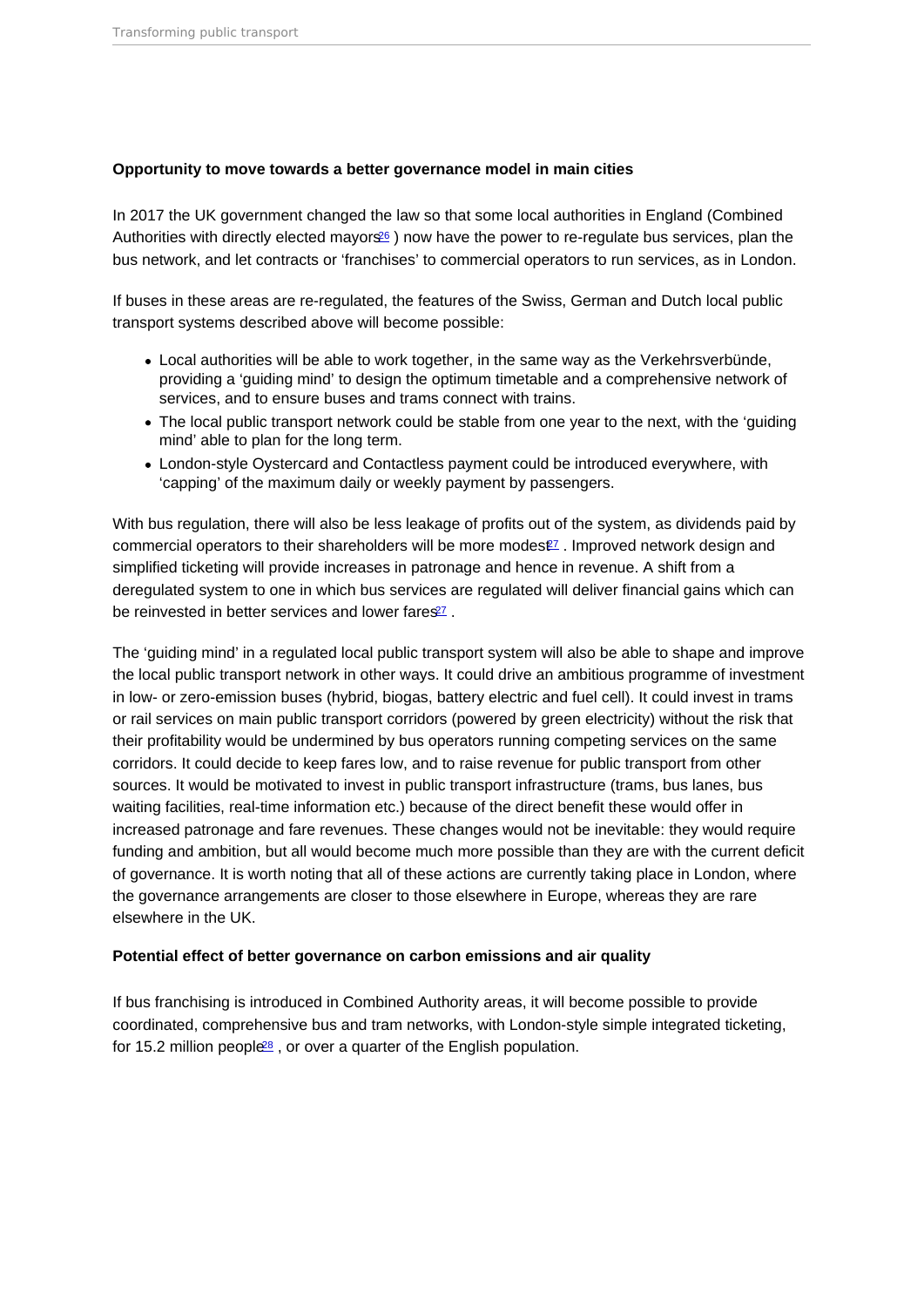<span id="page-7-0"></span>Because population densities in Combined Authority areas are similar to or higher than those in the six VV areas shown in Figure 1, the new franchising powers should enable them over time to achieve per capita levels of public transport use that are at least as good as in the VV areas. If this happened, car use would go down, and we conservatively calculate that annual car mileage in all ten Combined Authorities would decrease by 7.8 billion km[29](#page-15-0) . This would represent a reduction in car traffic in these areas of just over 9%. Carbon emission savings would be less than this, because it would be necessary to increase public transport services, and hence bus and tram vehicle distance. However, a shift from conventional diesel buses to zero emission buses, coupled with investment in trams to replace buses on major corridors, would more than offset the increased carbon emissions from expansion of the public transport network. Modal shift from cars to clean public transport would also improve air quality.

The potential car mileage savings suggest that the Bus Services Act offers a significant opportunity to reduce carbon emissions. Combined Authorities that are currently considering whether to use the new powers offered to them by the Act should therefore be encouraged to do so, as part of their climate change strategy.

Duties and responsibilities of local government outside the main cities

However, this still leaves most parts of the country without fit-for-purpose governance structures for public transport. Under the Bus Services Act, other local authorities (those that are not part of Combined Authorities with elected mayors) can seek special permission from the Secretary of State for Transport to re-regulate buses. Cornwall has done this as part of its 'Devolution Deal' with government. We believe that all local authorities should seek these powers, as a key element of their local strategy to combat climate change.

Unfortunately, many local authorities lack the knowledge, confidence and capacity to take control of re-regulated local public transport. Remedial action is required to enable them to plan and deliver world-class public transport services, like Transport for London. Given the need for large reductions in car mileage by 2030 to meet climate targets, we cannot wait for local authorities to gradually learn from one another. We therefore suggest that the UK government should establish a new body called 'Local Public Transport for England' (with an equivalent established by devolved governments elsewhere in the UK ) to provide training, advice and funding to local authorities for the work needed to re-regulate and establish effective governance of local public transport.

Alongside this support, a statutory duty should be placed on all local transport authorities to improve public transport and increase local public transport use. Local Public Transport for England should measure how well local authorities are meeting this new duty.

Larger local authorities (or Combined Authorities) might manage and develop their public transport network and infrastructure on their own<sup>[30](#page-15-0)</sup>, but smaller local authorities should combine with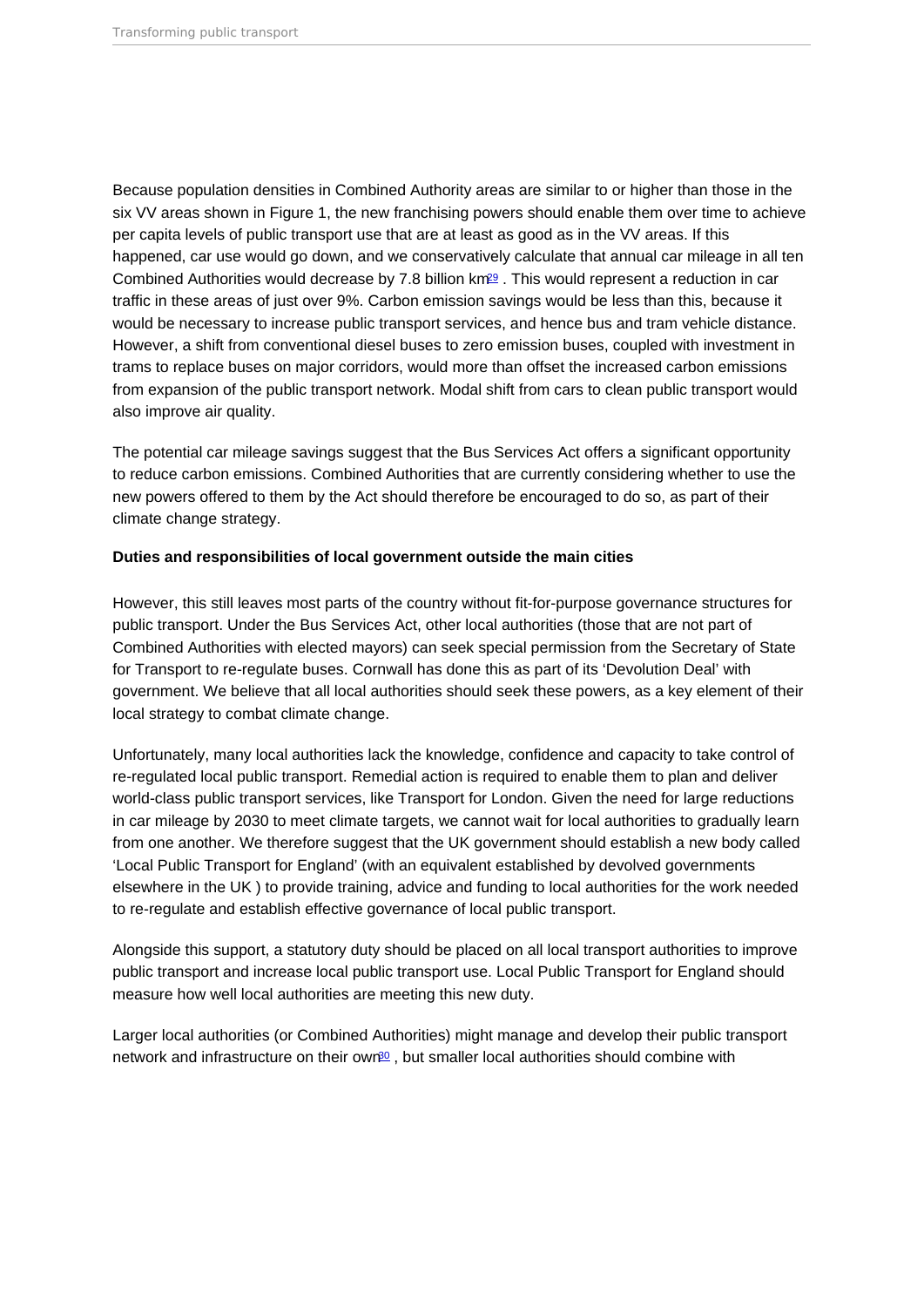<span id="page-8-0"></span>neighbouring authorities, in exactly the same way as in Germany and Austria, to set up a public transport governing body. These bodies should have the power to plan and deliver comprehensive area-wide public transport networks; to invest in new infrastructure such as tram networks; to create unified fares structures across all modes of local public transport; to coordinate timetables and services; and to provide integrated travel information across all public transport modes.

Local authorities should also be able to set up their own municipal public transport companies. The few remaining municipal bus companies in the UK (e.g. in Reading, Nottingham and Edinburgh) are some of the best bus operators in the country, regularly winning prizes for innovation and good service in the UK Bus Awards. In Germany, nearly 90% of local public transport trips are made on publicly-owned buses, trams and local trains<sup>[31](#page-15-0)</sup>. In France, legislation now makes it easier for local authorities to set up municipal bus companies, and many (both left and right-wing administrations) are doing this, as it enables them to provide a better service at lower  $\cos \theta^2$ . Municipal public transport companies are able to plough all profits back into the public transport network, giving larger potential financial gains than re-regulation alone. It has been estimated that a shift from a deregulated system to municipal bus operation could deliver financial gains of about £500 million per year[33](#page-15-0) across the UK (excluding London and Northern Ireland). But beyond this, municipal companies can and should be driven by an ethos of local public service – that is, of providing the best possible public transport for the community that the municipal company serves. It is not hard to see that this ethos will result in different decisions at both strategic and operational levels, compared to a perspective shaped by a geographically-remote head office focused on commercial factors.

It is difficult to estimate what the car mileage and carbon savings might be if these measures were implemented, and effects would vary from place to place depending on the degree of rurality and the effectiveness of the improvements that were made. However, to a first approximation it is plausible that total car mileage reductions in the rest of England (excluding the Combined Authorities and London) could be comparable to those estimated for the Combined Authorities, that is, of the order of about 7 billion  $km<sup>34</sup>$ .

## Funding for local transport

Alongside governance changes, and other reforms such as changes to the appraisal system for transport projects $\mathfrak{S}_5$ , a substantial increase in funding for local public transport services is also necessary. To build a world-class public transport network requires capital investment (for example, to build tram systems and bus priority schemes, and to invest in new low-carbon buses) and revenue investment (to increase the frequency of services as a way of stimulating patronage growth).

We need to move away from the narrow idea that funding for public transport can only come from fares and government grants $\mathfrak{B}_6$ , and explore ways that local authorities could also raise funding locally  $37$ . Local revenue-raising powers would not remove the need for government funding, particularly for economically disadvantaged areas where the ability to raise local revenue might be less, and there is still a strong case for increased national funding to achieve large-scale capital investment in local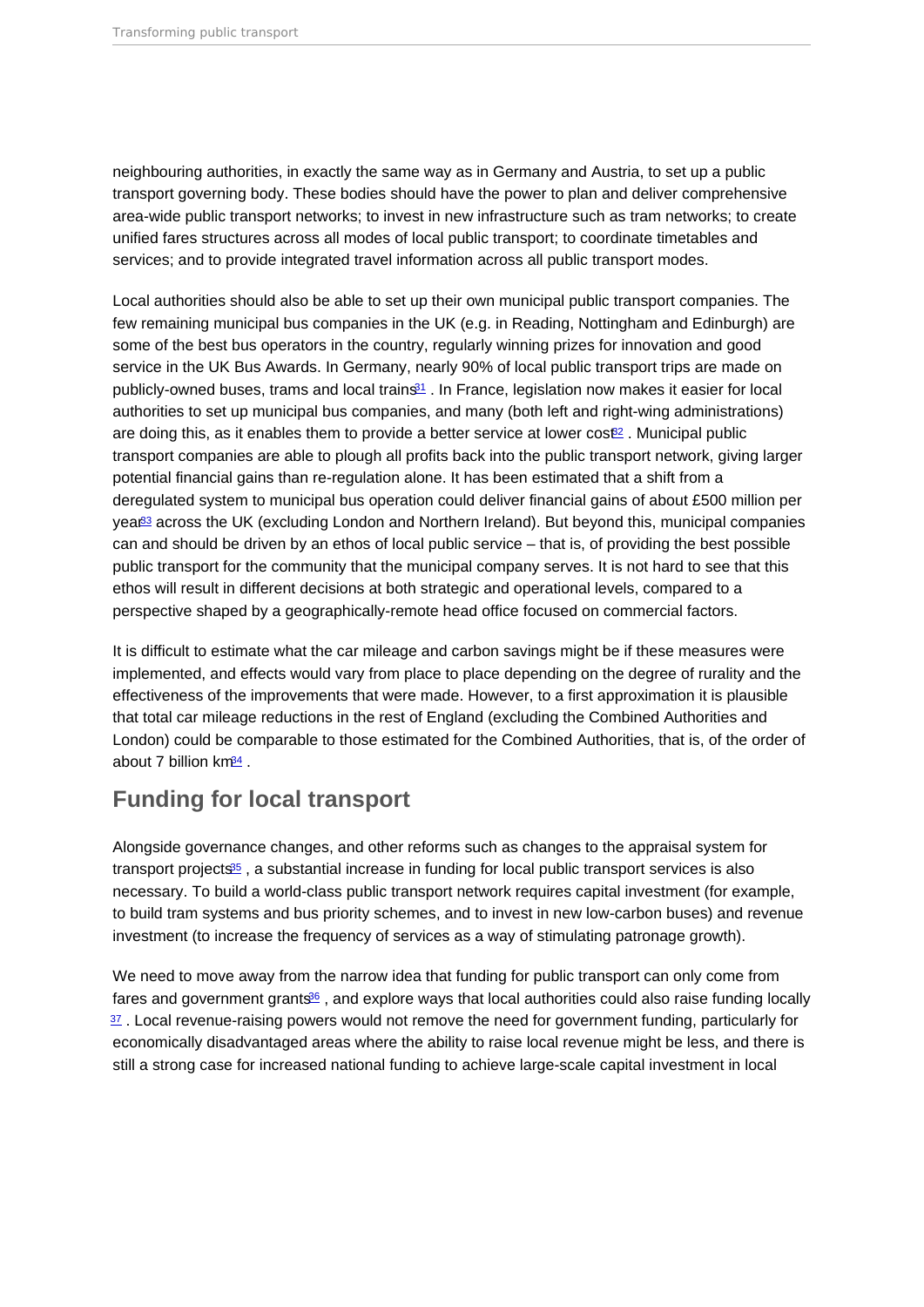<span id="page-9-0"></span>public transport networks (such as trams) within the short timescales necessary to reduce carbon emissions. However, local taxes earmarked for local transport investment could command local support, increasing the total quantum of investment that was available, and would provide an ongoing revenue stream for public transport operating costs.

Looking internationally, there are at least 16 different ways in which local authorities raise funding for public transport, including payroll taxes, local sales taxes, property taxes, visitor taxes and others<sup>[5](#page-13-0)</sup>. The French public transport payroll levy (Versement Transport, VT) is one excellent example. VT is controlled by local authorities, and levied on businesses with 11 or more employees. Businesses support it because it pays directly for public transport improvements, and they recognise that good public transport benefits their employees and increases the economic health of their town. It has the advantage of being a relatively stable income stream. More than 80% of France's 300+ urban transport authorities levy VT, and more than half of their infrastructure investment and operational subsidy is funded by it.

VT has been a prime source of funding for the large number of tram systems that have been built in French cities in recent years (one study lists 20 French cities that built tram schemes between 2000 and 2015<sup>8[39](#page-16-0)</sup>). These tram systems are widely seen as catalysts for a 'reimagining' of the city, and often go hand in hand with increased space for walking and cycling, public realm enhancements, and closure of roads to car traffic.

VT is also being used to fund major improvements to bus networks. For example, in 2012 the small town of Dax (with a population of 56,000) set up a municipal company to run all its buses, and at the same time raised its VT from 0.6% to 1%, which provided an extra €2m/year. This enabled a complete redesign of the bus network, with new routes, higher frequencies and lower fares; construction of dedicated busways; a demand-responsive service to 18 rural settlements; a new bus / rail interchange; and new park and ride services $40$ . This sustained level of funding of about €5m/year for a town of just over 50,000 people would be unimaginable for local authorities in the UK, but it is what will be required if we are to create the excellent public transport that is needed as part of a plan to cut car use.

#### A radical policy: fare-free public transport

Re-regulation and effective governance structures coupled with powers to raise local funds for local public transport from all its beneficiaries (businesses, retailers, property owners and visitors as well as residents) would provide the foundation to enable local public transport in the UK to become worldclass. But in taking the actions described in this paper, we would simply be playing 'catch-up' with established good practice elsewhere. There remains the question of what else we could do, learning from the most innovative, but currently small scale, experiments in urban transport.

One idea that has been a focus of popular campaigning in several countries is that local public transport should be 'fare-free<sup>"[41](#page-16-0)</sup>. Although the idea of free local public transport for all might sound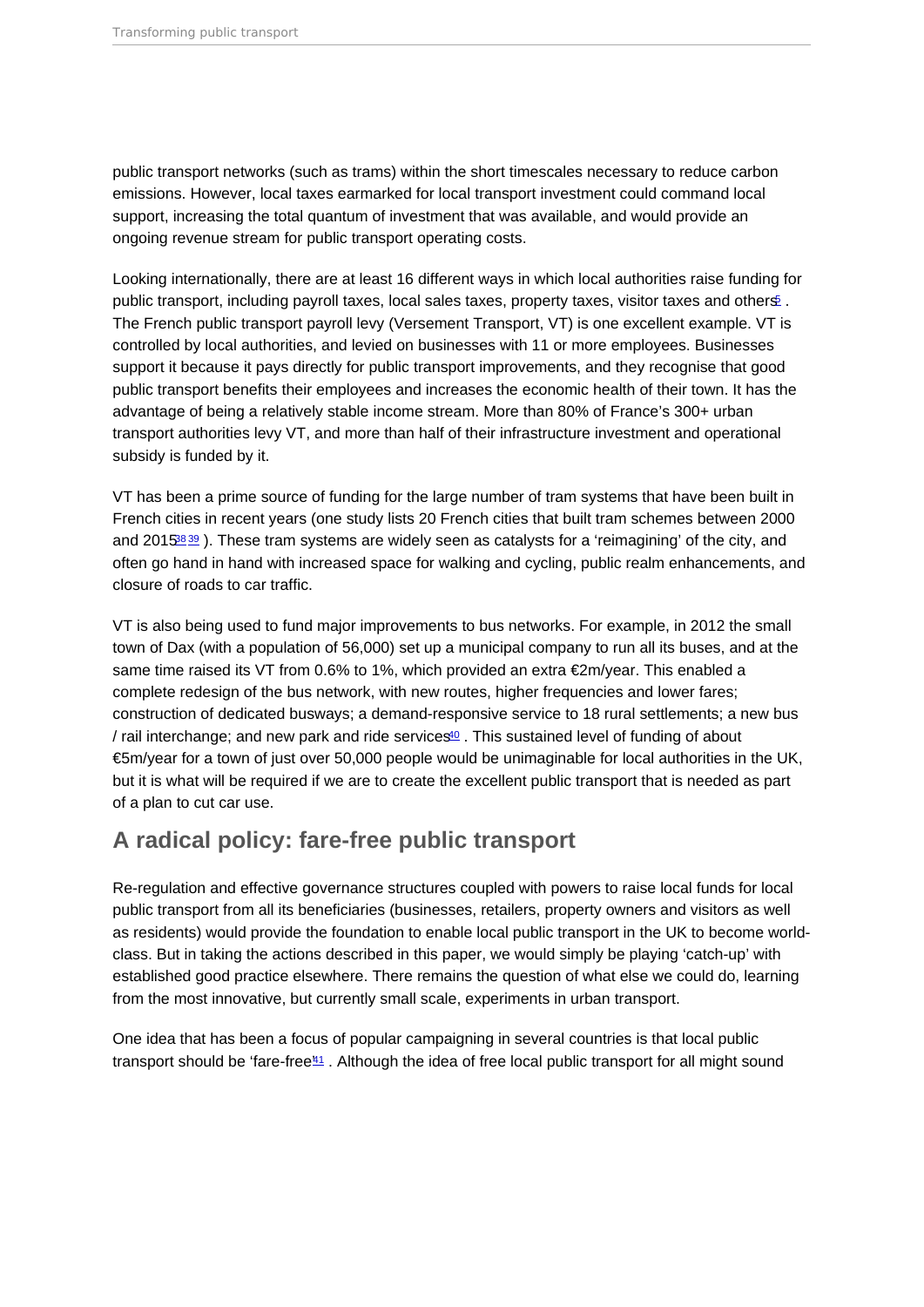<span id="page-10-0"></span>radical and unaffordable, it is already happening in around 100 towns and cities worldwide<sup>[42](#page-16-0)</sup>, including more than 30 in the US $A<sup>43</sup>$  $A<sup>43</sup>$  $A<sup>43</sup>$  and 20 in France<sup> $44$ </sup>, as well as in Poland, Sweden, Italy, Slovenia, Estonia, Australia and elsewhere<sup>[44](#page-16-0)</sup>. The rationale is often social and ethical (if we believe that museums, parks and libraries should be free for all, surely local public transport should also be free so that everyone, rich or poor, can access everything their town or city has to offer). But the case for free public transport is also environmental. Could a high quality, comprehensive, free public transport service make road user charging politically possible? And if so, might the combination of free public transport and road user charges tied to vehicle emissions of carbon dioxide and local pollutants have a large impact on carbon emissions from transport?

In the USA, places with free public transport are typically small towns, tourism areas, or university towns<sup>[45](#page-16-0)</sup>. They meet the cost of bus services through local sales taxes, payroll taxes, parking fees, visitor charges or student tuition fees. In France, most of the places that offer fare-free public transport are also small (population <45,000). But there are eight medium-sized areas (population 70,000-200,000)[46](#page-16-0) , of which the biggest to date, Dunkerque, introduced free buses in September 2018<sup>17</sup>. At the same time the Dunkerque bus network is being completely redesigned, so that more people have a bus service close to their home, and service frequencies are much enhanced. One of the reasons French towns are able to contemplate introducing free local public transport is that the payroll levy (VT) already meets a high proportion of the cost of their bus networks: in Dunkerque, around 90% of costs were already met by VT before the start of free public transport<sup>[42](#page-16-0)</sup>.

The largest city in the world to have made its public transport (buses and trams) free is Tallinn, Estonia (population 440,000). Tallinn has actually profited from this: the €12m loss of fares income to its municipal public transport operator was more than offset by a €14m increase in municipal revenues, as more people moved to the city, increasing its tax-base<sup>[48](#page-16-0)</sup>.

In summer 2019, Luxembourg (which has a population of 600,000) may become the first country in the world to make all public transport fare-free, according to the recently-elected coalition government [49](#page-17-0) .

Free local bus services would not be feasible or affordable under the current deregulated privatised regime in Britain. However, the big changes to governance and funding discussed earlier in this paper would make it possible: re-regulation, so that local authorities could plan their bus network as a whole; powers to establish municipal bus companies, so that all profits were reinvested; and powers to raise funds from local taxation.

In Britain, public money already accounts for over 40% of bus operator revenues<sup>[50](#page-17-0)</sup>. In order to make bus services entirely free in England outside London, we would need to spend an extra £1.8b per yea<sup> $61$ </sup>. For London, the equivalent figure is £1.2b. Additional funding would be needed for more bus services, to cater for the increase in demand, and local authorities that operate trams would lose some fare income from these due to abstraction if fares continued to be charged. But it would be entirely achievable for a public transport payroll levy that generated about the same income as VT in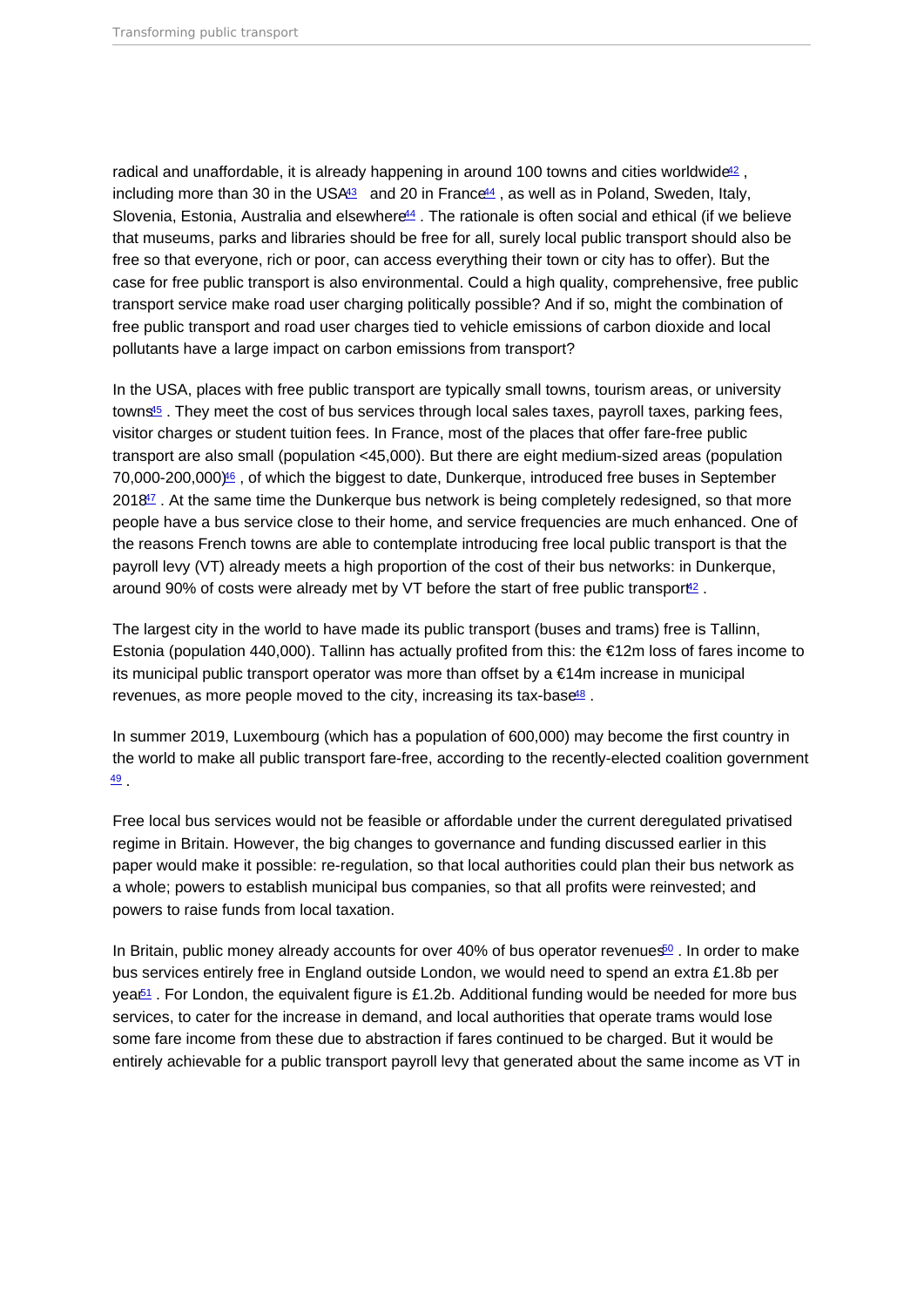<span id="page-11-0"></span>France (£5 billion per year) to support free bus services across the country, and still have very substantial resources left over for investment in improving bus services, supporting cheaper (or zero) fares on local trams, or building tram networks $\frac{2}{5}$ . Even more achievable would be extending free public transport from older people to other groups – for example, young people, to encourage them to establish a habit of using public transport rather than learning to drive and becoming car-dependent. For comparison, we spend £10 billion per year on roads<sup>[53](#page-17-0)</sup>, which are free at the point of use.

### **Conclusions**

The following are 'must do' actions to enable us to create a world-class local public transport system and hence reduce carbon emissions:

- Combined Authorities with elected mayors should take up the new powers offered by the Bus Services Act to re-regulate bus services.
- Other local authorities should seek special permission from the Secretary of State for Transport under the current Bus Services Act to re-regulate bus services. The law should be changed to make this automatic in future.
- The UK government should establish a new body, 'Local Public Transport for England', to help local authorities skill up, so they can govern, plan and manage local public transport in an effective way. Equivalents should be established by devolved governments elsewhere in the UK.
- The law should be changed so that local authorities that believe they could provide better local public transport by establishing a municipal public transport operator are able to do this.
- Local authorities should be given wider powers to raise funding for local public transport, for example from a local public transport payroll levy. This should be in addition to increased national funding for local public transport.
- Local authorities that re-regulate bus services should extend the current older people's concessionary travel scheme to young adults. Once local revenue-raising powers are in place, they should consider making services free to all.

#### Acknowledgements

Thanks to Mike Childs, Chris Crean, John Booth, Jenny Bates, Gerald Kells, Richard Dyer, Haf Elgar, Kate Gordon, and Declan Allison of Friends of the Earth for their helpful comments and advice on this paper.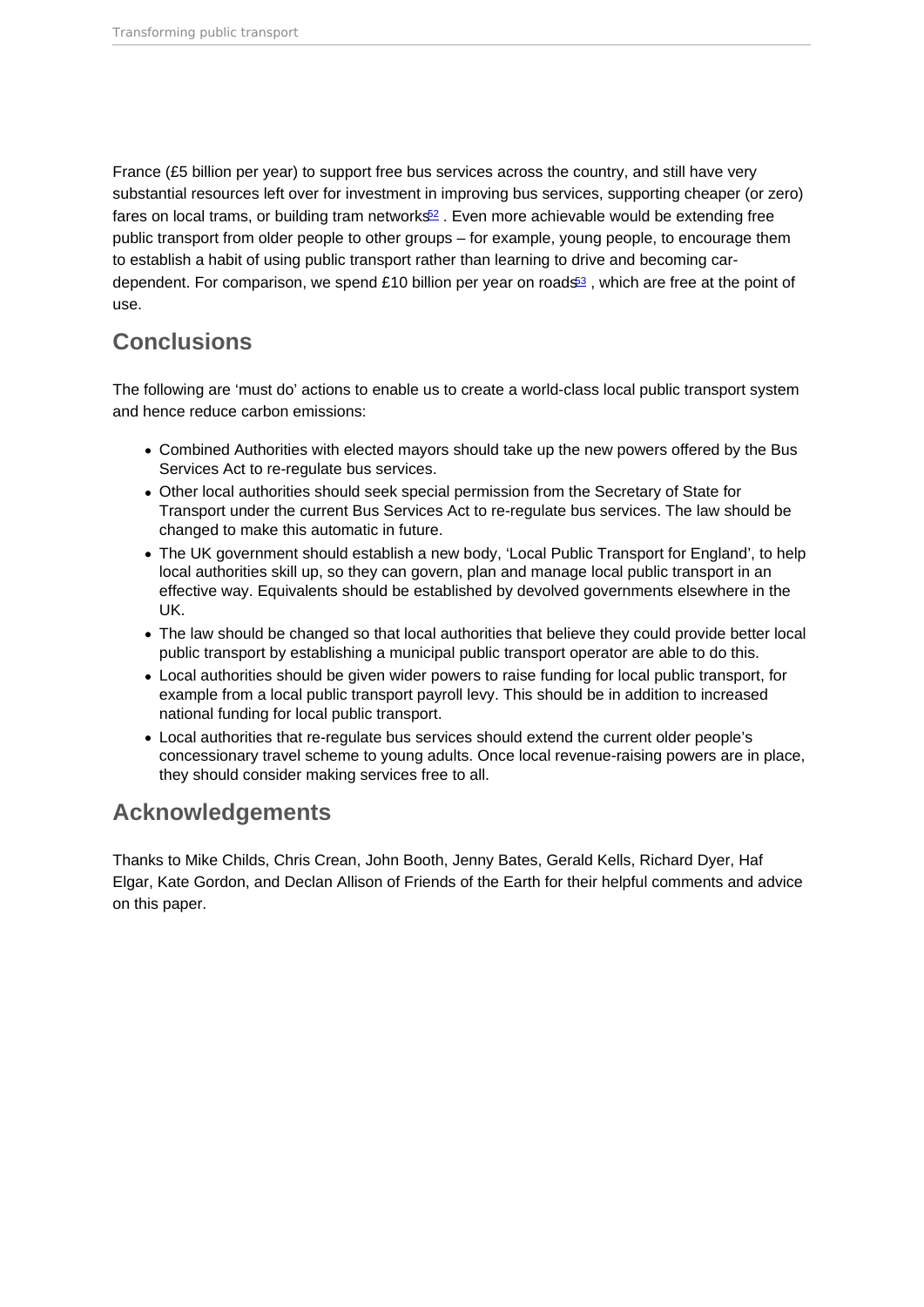A [PDF version of this briefing](https://www.transportforqualityoflife.com/u/files/2 Transforming public transport briefing.pdf) with full references including hyperlinks is available on the Transport for Quality of Life website.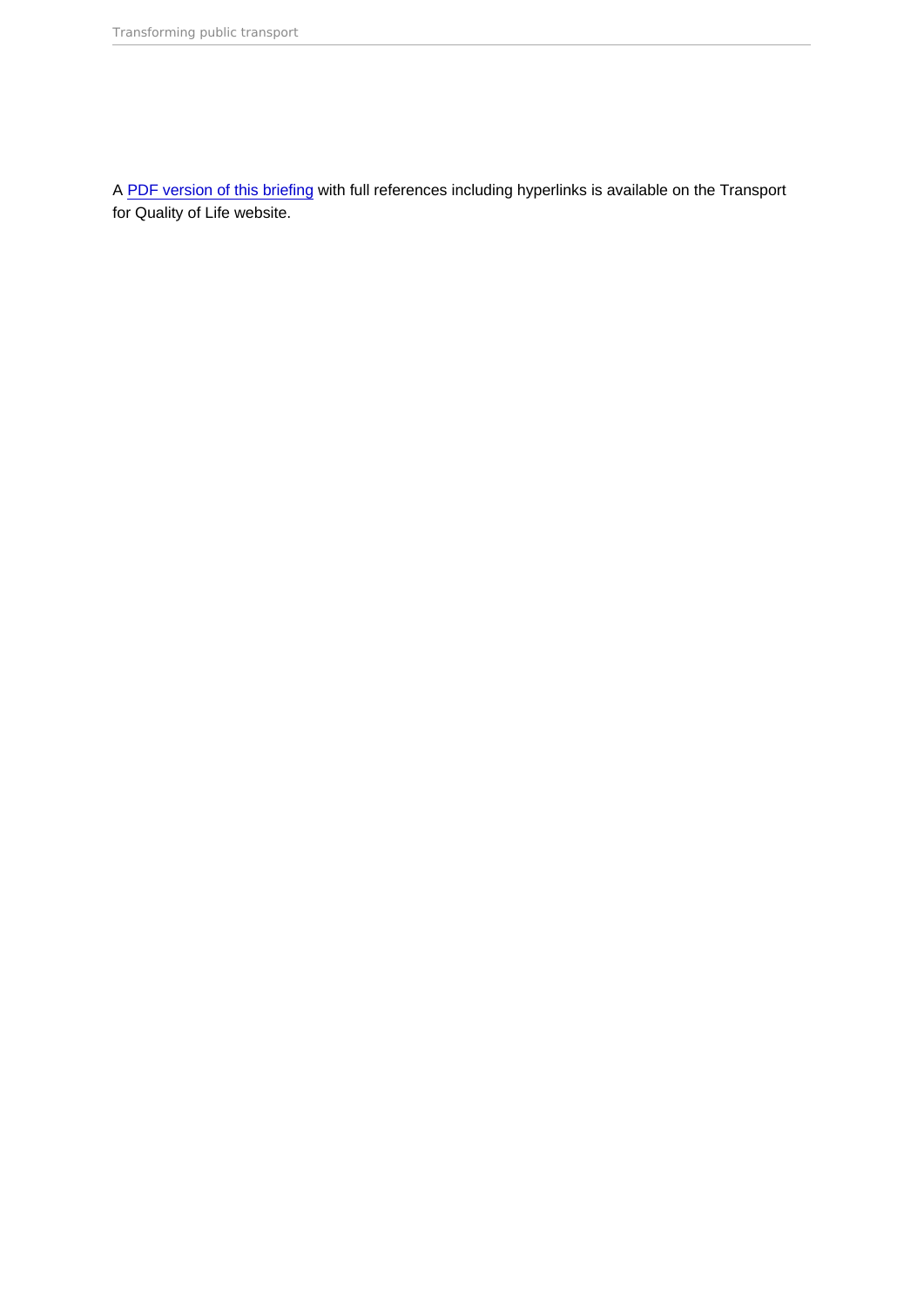#### <span id="page-13-0"></span>Notes

[1](#page-2-0) [a](#page-2-0) [b](#page-2-0) Hopkinson L. and Sloman L. (2018) More than Electric Cars: why we need to reduce traffic to reach carbon targets. Transport for Quality of Life paper for Friends of the Earth

[2](#page-2-0) Department for Transport (2018) Road to Zero. July 2018 [https://www.gov.uk/government/news/government-launches-road](https://www.gov.uk/government/news/government-launches-road-to-zero-strategy-to-lead-the-world-in-zero-emission-vehicle-technology)[to-zero-strategy-to-lead-the-world-in-zero-emission-vehicle-technology](https://www.gov.uk/government/news/government-launches-road-to-zero-strategy-to-lead-the-world-in-zero-emission-vehicle-technology)

[3](#page-2-0) In larger urban areas, train services are also part of the local public transport network. These are not considered in this paper because reform of the local rail network has to be done within the context of the much larger issue of reform of the national rail network.

[4](#page-2-0) This is the second in a series of eight papers which will also cover active travel, planning, traffic restraint, funding and governance.

[5](#page-2-0) [a](#page-2-0) [b](#page-5-0) [c](#page-9-0) Taylor I. and Sloman L. (2016) Building a world-class bus system for Britain.

<http://www.transportforqualityoflife.com/policyresearch/publictransport/>

[6](#page-2-0) Taylor and Sloman (2016) Building a world-class bus system for Britain.

<http://www.transportforqualityoflife.com/policyresearch/publictransport/> identifies the following features of a world-class public transport system from a passenger perspective: a) A comprehensive network, serving all destinations, both at busy times and quieter times such as in the evening and on Sundays, with stable timetables from one year to the next; b) Timetables and services coordinated between all public transport modes, with bus, tram and train departure times evenly spaced on a 'clockface' timetable (e.g. every 5, 10 or 20 minutes); c) A simple, single ticketing system, valid across all local services (i.e. buses, trams, ferries, regional trains), with fares for multiple trips capped so passengers automatically receive the best deal; d) Affordable fares, that are cheaper than driving for most trips; e) Services that are reliable, and run quickly and on time; f) Easyto-find comprehensive information; g) Good quality low-emission vehicles; h) Professional, passenger-friendly staff; i) Good quality waiting facilities.

[7](#page-3-0) Buehler R., Lukacs K. and Zimmerman M. (2015) Regional Coordination in Public Transportation: lessons from Germany, Austria and Switzerland.<http://www.mautc.psu.edu/docs/VT-2013-04.pdf>

[8](#page-3-0) Birmingham, Coventry, Dudley, Sandwell, Solihull, Walsall and Wolverhampton.

[9](#page-3-0) The area covered by the Münchner Verkehrs- und Tarifverbund is 5,500 km2, and has a population of 2.7 million. The West Midlands Combined Authority plus Warwickshire and Worcestershire has an area of 4,600 km2 and a population of 3.9 million.

[10](#page-3-0) Münchner Verkehrs- und Tarifverbund GmbH (MVV) (2013) Sustainable mobility for the greater Munich area.

[https://www.mvv-muenchen.de/fileadmin/mediapool/07-Ueber\\_den\\_MVV/02-Dokumente/Infofolder\\_MVV\\_160513\\_en.pdf](https://www.mvv-muenchen.de/fileadmin/mediapool/07-Ueber_den_MVV/02-Dokumente/Infofolder_MVV_160513_en.pdf)

[11](#page-3-0) Munich Transport Corporation (MVG) Sustainability Report 2014/2015.

<https://www.mvg.de/dam/mvg/ueber/nachhaltigkeit/mvg-nachhaltigkeitsbericht-eng.pdf>

[12](#page-3-0) Munich Transport and Tariff Association (Münchner Verkehrs- und Tarifverbund, MVV).

[13](#page-3-0) [a](#page-3-0) [b](#page-3-0) Buehler R., Pucher J. and Dümmler O. (2018) Verkehrsverbund: the evolution and spread of fully integrated regional public transport in Germany, Austria and Switzerland. International Journal of Sustainable Transportation. DOI: 10.1080/15568318.2018.1431821

[14](#page-3-0) For example, annual public transport trips per capita increased by 30% (1990-2015) in Hamburg; 14% (1990-2015) in Munich; 34% (1990-2015) in Vienna; 31% (2000-2015) in Berlin; 38% (1990-2015) in Zurich; and 38% (1990-2016) in Rhine-Ruhr Verkehrsverbund, according to Buehler et al. 2018) Verkehrsverbund: the evolution and spread of fully integrated regional public transport in Germany, Austria and Switzerland. International Journal of Sustainable Transportation. DOI: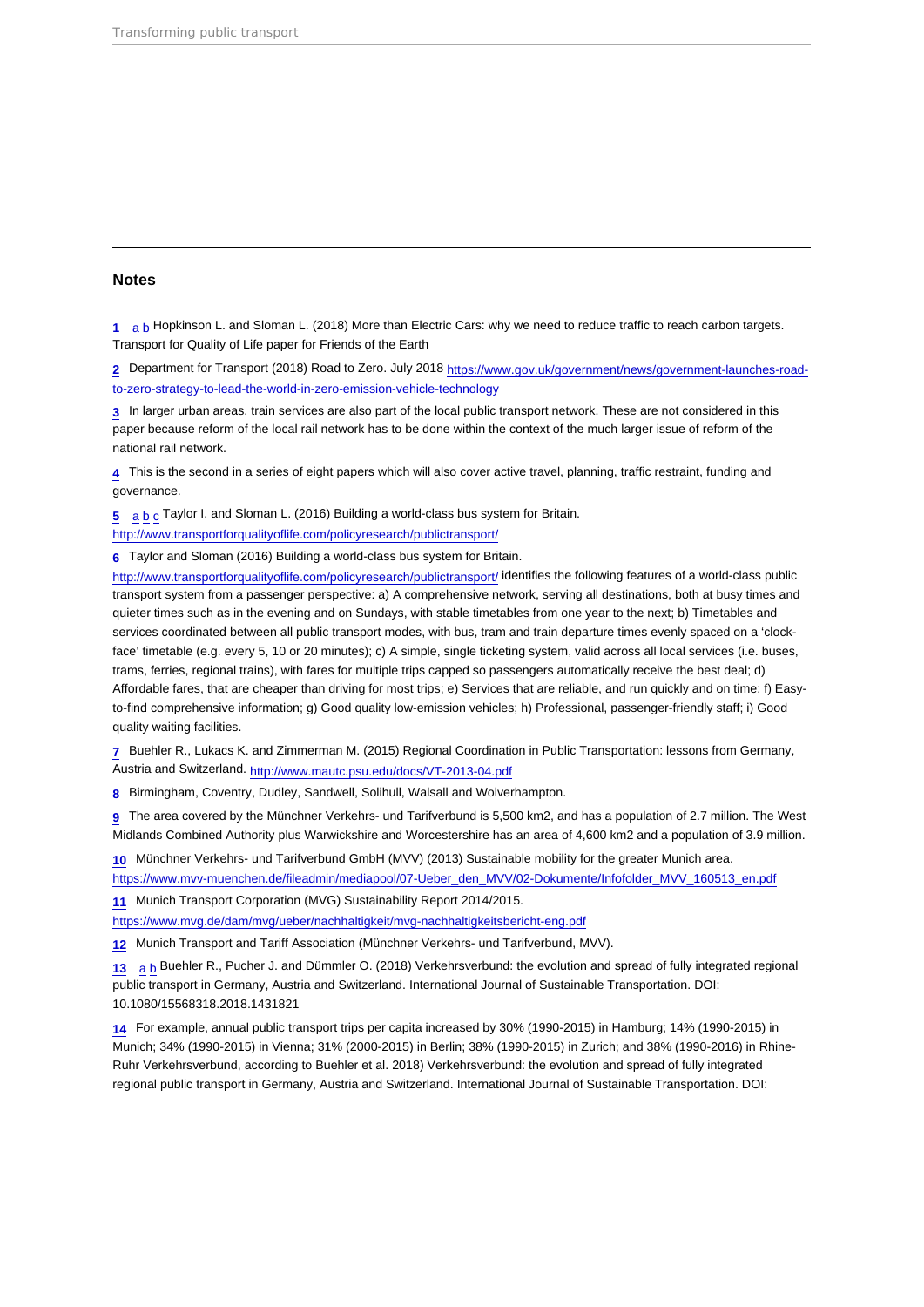#### <span id="page-14-0"></span>10.1080/15568318.2018.1431821

[15](#page-3-0) Car trip mode share fell from 48% to 42% in Hamburg; 40% to 33% in Munich; 40% to 27% in Vienna; 35% to 30% in Berlin; and 39% to 30% in Zurich, presumably (although not stated) over the same period as the reported increases in public transport, according to Buehler et al. 2018) Verkehrsverbund: the evolution and spread of fully integrated regional public transport in Germany, Austria and Switzerland. International Journal of Sustainable Transportation. DOI: 10.1080/15568318.2018.1431821

[16](#page-3-0) Source data: Verkehrsverbünde data from Buehler et al. 2018) Verkehrsverbund: the evolution and spread of fully integrated regional public transport in Germany, Austria and Switzerland. International Journal of Sustainable Transportation. DOI: 10.1080/15568318.2018.1431821.; English Combined Authority and London data from authors' own calculations.

[17](#page-4-0) The North East and North of Tyne Combined Authorities are shown as one data point in Figure 1 because changes in authority boundaries mean that bus passenger trip data in DfT statistics BUS0110a cannot be disaggregated for the two Combined Authorities

[18](#page-4-0) Bus data from Department for Transport statistics BUS0110a [https://www.gov.uk/government/statistical-data-sets/bus01](https://www.gov.uk/government/statistical-data-sets/bus01-local-bus-passenger-journeys) [local-bus-passenger-journeys;](https://www.gov.uk/government/statistical-data-sets/bus01-local-bus-passenger-journeys) rail data from Office of Rail and Road Estimates of Station Usage 2016-17 [www.orr.gov.uk/statistics/published-stats/station-usage-estimates;](http://www.orr.gov.uk/statistics/published-stats/station-usage-estimates) and tram / light rail data from Department for Transport Statistical Release (2017) Light rail and tram statistics: England 2016/17

[https://assets.publishing.service.gov.uk/government/uploads/system/uploads/attachment\\_data/file/623366/light-rail-tram](https://assets.publishing.service.gov.uk/government/uploads/system/uploads/attachment_data/file/623366/light-rail-tram-ending-march-2017.pdf)[ending-march-2017.pdf](https://assets.publishing.service.gov.uk/government/uploads/system/uploads/attachment_data/file/623366/light-rail-tram-ending-march-2017.pdf)

[19](#page-4-0) Hamburg, Munich, Rhine-Ruhr, Vienna, Zurich and Berlin-Brandenburg, as reported by Buehler et al. (2018) Verkehrsverbund: the evolution and spread of fully integrated regional public transport in Germany, Austria and Switzerland. International Journal of Sustainable Transportation. DOI: 10.1080/15568318.2018.1431821

[20](#page-4-0) The case study VV areas typically include a large suburban and rural hinterland, covering land areas of 2000-9000km2 or more, resulting in gross population densities of about 200-1000 people per km2. Most of the English Combined Authorities cover a smaller area (typically 800-3500km2 although North of Tyne CA is larger) but have rather similar gross population densities of about 250-1100 people per km2. However, three of the English CA areas (Greater Manchester, Liverpool City Region and West Midlands) are more urban in character, and this is reflected in their relatively higher gross population densities of 2100-3100 people per km2

[21](#page-4-0) The only places in the UK where bus services remain regulated are London and Northern Ireland. Transport for London oversees buses, the Underground, Overground and Docklands light rail as a single system. In Northern Ireland, state-owned company Translink runs buses and trains.

[22](#page-5-0) The Zurich city-region covered by ZVV has a population of 1.3 million and includes the cities of Zurich and Winterthur plus a number of smaller towns and suburban / semi-rural areas.

[23](#page-5-0) Taylor I. and Sloman L. (2016) Taylor I. and Sloman L. (2016) Building a world-class bus system for Britain. <http://www.transportforqualityoflife.com/policyresearch/publictransport/> summarising findings from Petersen (2009) Network planning, Swiss style: making public transport work in semi-rural areas, [http://atrf.info/papers/2009/2009\\_petersen.pdf](http://atrf.info/papers/2009/2009_petersen.pdf) and Regulation 740.3 from ZVV: Verordnung über das Angebot im öffentlichen Personenverkehr (Angebotsverordnung) 1988 <http://www.zvv.ch/zvvassets/ueber-uns/gesetze/740.3.pdf>. The ZVV standards are treated as an aim subject to funding, rather than as a legal right. Nevertheless, the final result is very good coverage even for the most rural areas.

[24](#page-5-0) Competition and Markets Authority (2016) The public transport ticketing schemes block exemption CMA53 [https://assets.publishing.service.gov.uk/government/uploads/system/uploads/attachment\\_data/file/553470/cma53-public](https://assets.publishing.service.gov.uk/government/uploads/system/uploads/attachment_data/file/553470/cma53-public-transport-ticketing-schemes-block-exemption-guidance.pdf)[transport-ticketing-schemes-block-exemption…](https://assets.publishing.service.gov.uk/government/uploads/system/uploads/attachment_data/file/553470/cma53-public-transport-ticketing-schemes-block-exemption-guidance.pdf)

[25](#page-5-0) Taylor I. and Sloman L. (2016) Building a world-class bus system for Britain.

<http://www.transportforqualityoflife.com/policyresearch/publictransport/> compared the price of a 1-week multi-operator bus ticket in five towns and cities in England with the price of the equivalent 1-week bus ticket for the two largest operators in the same area. The multi-operator ticket was 15-30% more expensive than the average cost of the single operator tickets in the same area. The towns and cities were Bristol (25%), Leicester (15%), Southampton (31%), Southend-on-Sea (25%) and the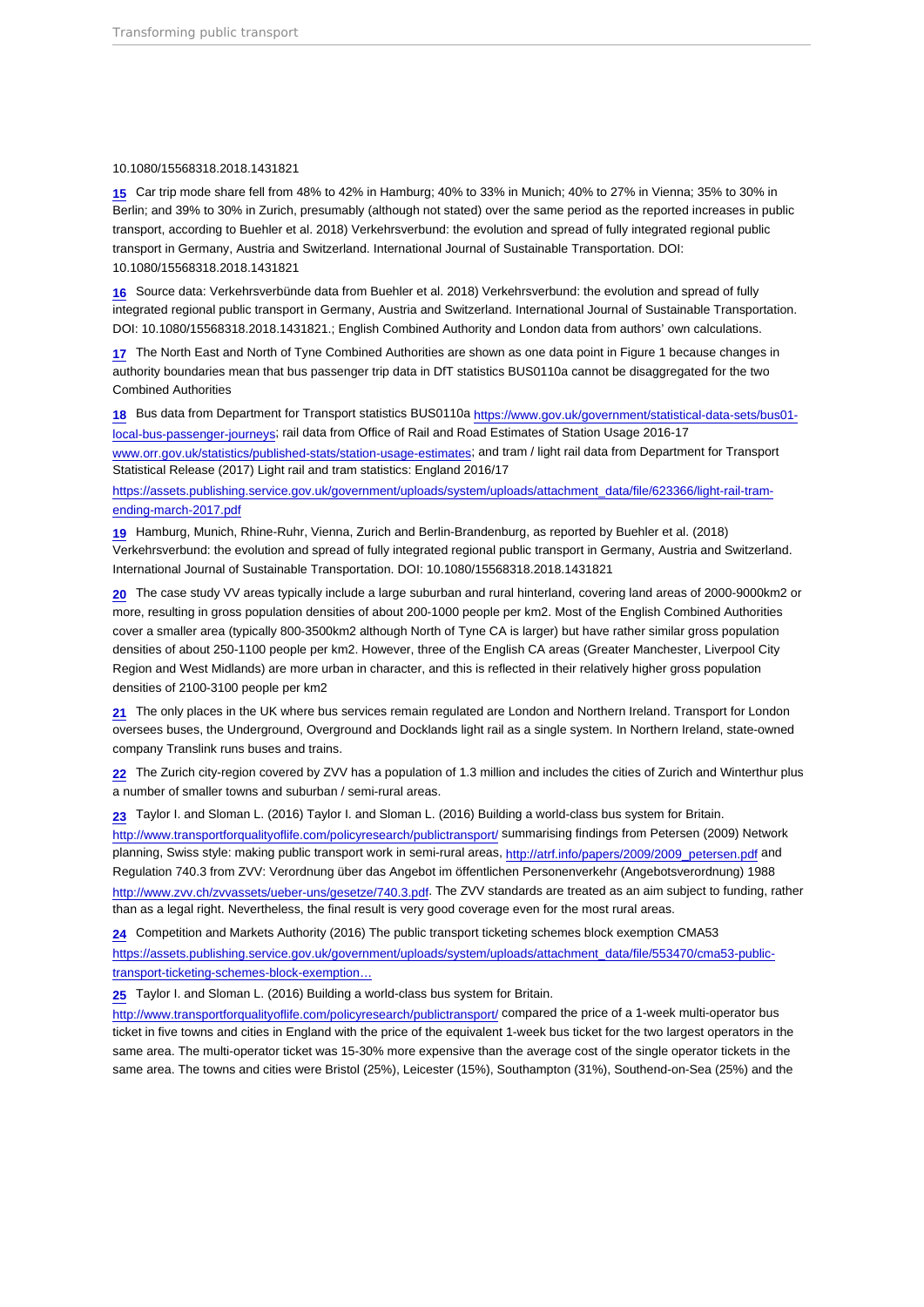#### <span id="page-15-0"></span>West Midlands (25%).

[26](#page-6-0) The relevant areas are Greater Manchester, Liverpool City Region, Peterborough and Cambridgeshire, Tees Valley, West Midlands, Sheffield City Region and the West of England Combined Authorities. The recently-created North of Tyne Combined Authority will elect a mayor in 2019. The North East and West Yorkshire Combined Authorities do not currently have an elected mayor.

[27](#page-6-0) [a](#page-6-0) [b](#page-6-0) Analysis for the House of Commons Transport Select Committee by the House of Commons Scrutiny Unit (tweeted by the Committee on 29.11.2018) found that in 2017, Stagecoach and Go-Ahead made profits of 11.9% and 12.5% respectively on their bus operations in the UK outside London (where services are unregulated). Their profits on bus operations in London (where services are regulated) were 7.0% and 8.3% respectively. Sources were Stagecoach (2017) Annual Report p 17, 19 and 20; and Go-Ahead (2017) Annual Report p24 and 27.

[28](#page-6-0) At present, only those Combined Authorities that have directly-elected mayors have this power. However, other Combined Authorities could seek bus regulatory powers, and there is no good transport policy reason why they (or any other group of local authorities) should be denied these powers by the UK government.

[29](#page-7-0) Estimate assumes: (a) the Combined Authority areas achieve public transport patronage of 282 trips per annum per person (average of the figure for the six case study Verkehrsverbünde); (b) 35% of new public transport trips would otherwise have been made by car, in line with DfT-recommended diversion factors for bus interventions (adjusted to exclude rail and light rail) as given in Dunkerley F., Wardman M., Rohr C. and Fearnley N. (2018) Bus fare and journey time elasticities and diversion factors for all modes: a rapid evidence assessment Report to Department for Transport; (c) trips that switch from car to public transport have an average trip length of 4.9 miles, in line with average bus passenger journey length from National Travel Survey NTS0303 for 2016; (d) car mileage in Combined Authority areas is as given in Department for Transport statistics TRA8905; (e) population is constant.

[30](#page-7-0) For example, Transport for Greater Manchester (TfGM) manages, maintains and develops the public transport and infrastructure for Greater Manchester, including Metrolink, the largest light rail system in the UK. However, more than 40 bus operators run services in Greater Manchester, and no single organisation is responsible for planning the bus network or setting fares. TfGM is now preparing an assessment of a proposed bus franchising scheme for the whole of Greater Manchester. TfGM (undated) The future of bus services. Webpage. <https://www.tfgm.com/future-travel/bus-reform>, accessed 04.12.2018.

[31](#page-8-0) Taylor I. and Sloman L. (2016) Building a world-class bus system for Britain.

<http://www.transportforqualityoflife.com/policyresearch/publictransport/> (section 5.5.1), citing evidence (in German) from Reim U. and Reichel B. (2014) Öffentlicher Personenverkehr mit Bussen und Bahnen 2012, Statistisches Bundesamt, Wirtschaft und Statistik

[https://www.destatis.de/DE/Publikationen/WirtschaftStatistik/Verkehr/OeffentlicherPersonenverkehr2012\\_022014.html](https://www.destatis.de/DE/Publikationen/WirtschaftStatistik/Verkehr/OeffentlicherPersonenverkehr2012_022014.html)

[32](#page-8-0) Taylor I. and Sloman L. (2016) Building a world-class bus system for Britain.

<http://www.transportforqualityoflife.com/policyresearch/publictransport/> (section 5.5.1).

[33](#page-8-0) Taylor I. and Sloman L. (2016) Building a world-class bus system for Britain.

<http://www.transportforqualityoflife.com/policyresearch/publictransport/section>5.5.3 calculates this as follows: (a) savings of £217m per annum in Britain (excluding London) because all profits would be reinvested in the public transport system (based on average dividend payments over a ten year period); (b) estimated revenue increase of £168m per annum as a result of patronage increases following unified network design and simplified ticketing, using a mid-range assumption for patronage growth derived from Booz & Co. (2009) The benefits of simplified and integrated ticketing in public transport; (c) estimated £118m savings because of efficiencies in delivery of socially necessary services that currently have to be procured by local authorities through contracts with bus operators that may be reactive and inflexible (assuming efficiency savings of 30%).

[34](#page-8-0) Some local authority areas (e.g. Nottingham, Bournemouth) have very similar geographical characteristics to the Combined Authorities, and so it is plausible that public transport improvements could have a similar proportionate impact on car mileage. Other local authority areas are much more rural (e.g. Dorset, Cumbria) and in these areas public transport improvements would have less impact on car mileage. If, overall, public transport improvements in non-Combined Authority areas of England outside London were half as effective as in the Combined Authority areas, the reduction in car mileage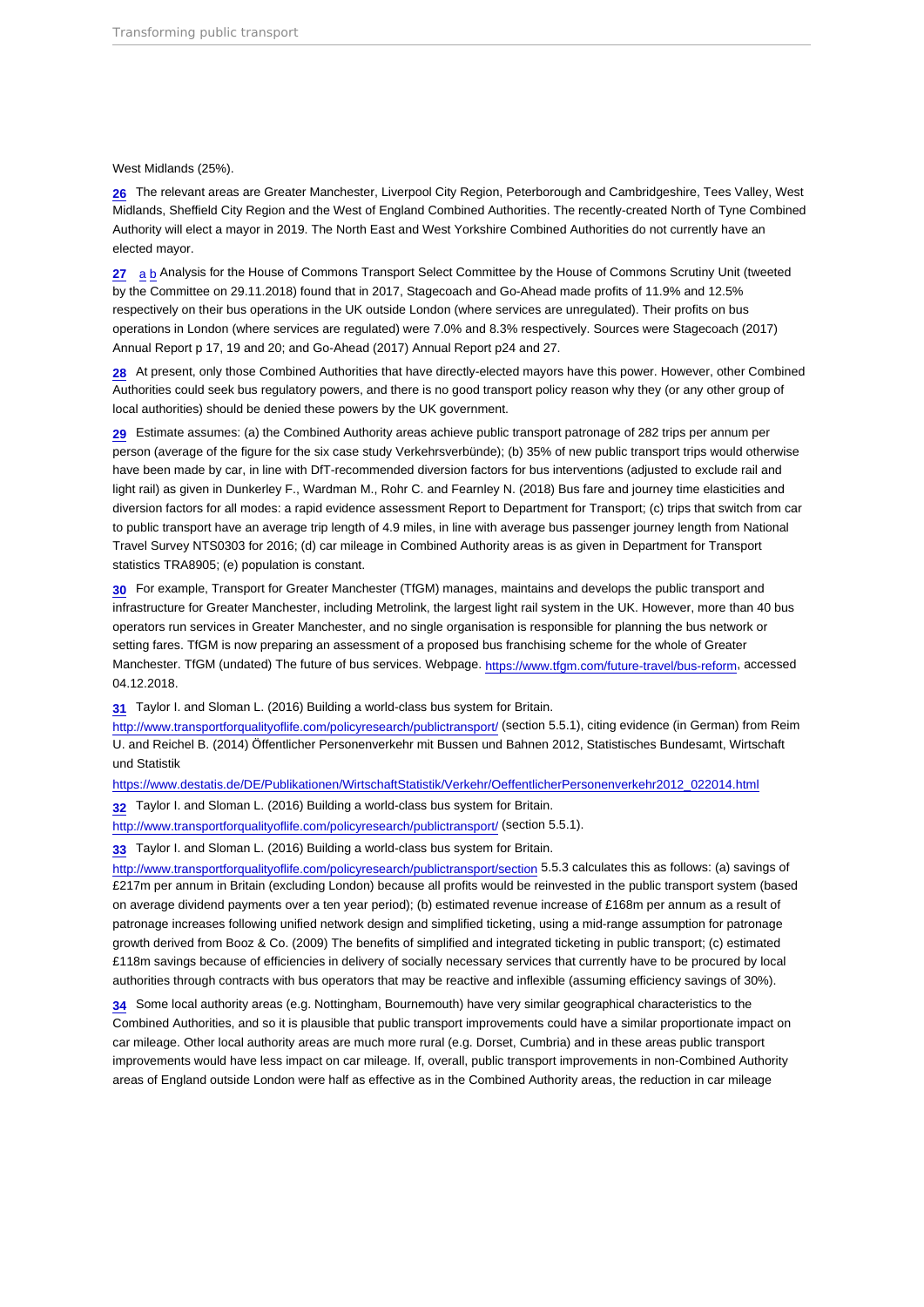<span id="page-16-0"></span>would be 11 billion vehicle km. If they were only one-third as effective, the reduction in car mileage would be 7 billion vehicle km.

[35](#page-8-0) The UK's appraisal system for transport projects is also constraining the development of tram-based projects which can improve the connectivity to poorly-connected areas, an issue which will be explored in a future paper on governance. Hickman R. and Osborne C. (2017) Connecting European Regions using Innovative Transport. Summary report for SINTROPHER. May 2017. <https://sintropher.eu/publications/sintropher-project-results-summary-report>

[36](#page-8-0) The UK also uses development charges (e.g. the Community Infrastructure Levy and Section 106 agreements) and business property taxes (e.g. the temporary supplement to business rates that was used for Crossrail in London) to fund public transport capital upgrades. However, these sources of funding offer little towards subsequent operating costs. More information on development charges can be found in Paper 3 in this series

[37](#page-8-0) The reliance on government funding is a major barrier to local public transport improvements. For example, Leeds, one of the fastest growing cities with chronic road congestion, has had bids for trams turned down twice by Government. Railway Technology webpage.<https://www.railway-technology.com/projects/leeds/>, accessed 04.12.2018.

[38](#page-9-0) Boquet Y. (2017) The renaissance of tramways and urban redevelopment in France. Miscellanea Geographica – Regional Studies on Development 21(1) 5-18.

[https://www.researchgate.net/publication/316573692\\_The\\_renaissance\\_of\\_tramways\\_and\\_urban\\_redevelopment\\_in\\_France](https://www.researchgate.net/publication/316573692_The_renaissance_of_tramways_and_urban_redevelopment_in_France)

[39](#page-9-0) According to Boquet Y. (2017) The renaissance of tramways and urban redevelopment in France. Miscellanea Geographica – Regional Studies on Development 21(1) 5-18.

[https://www.researchgate.net/publication/316573692\\_The\\_renaissance\\_of\\_tramways\\_and\\_urban\\_redevelopment\\_in\\_France,](https://www.researchgate.net/publication/316573692_The_renaissance_of_tramways_and_urban_redevelopment_in_France) some cities have (so far) built only one tram line, while others have two or three. Towns and cities with tram networks of 30km or more include Lyon, Montpellier, Bordeaux, Nantes, Strasbourg, Grenoble and Valenciennes. The Paris / Ile-de-France area is served by nine lines, with a network of 104km, mainly in the Paris suburbs.

[40](#page-9-0) Taylor and Sloman (2016) Building a world-class bus system for Britain.

<http://www.transportforqualityoflife.com/policyresearch/publictransport/>

[41](#page-9-0) Sloman L. et al. (2018) Radical Transport Policy Two-Pager #1: We need fare-free buses! It's time to raise our sights.

[http://www.transportforqualityoflife.com/u/files/180317%20Fare-free%20buses\\_%20time%20to%20raise%20our%20sights.pdf](http://www.transportforqualityoflife.com/u/files/180317 Fare-free buses_ time to raise our sights.pdf)

[42](#page-10-0) [a](#page-10-0) [b](#page-10-0) Briche H. and Huré M. (2017) Dunkerque, nouveau «laboratoire» de la gratuité des transports 30/05/2017.

Metropolitiques.eu<http://www.metropolitiques.eu/Dunkerque-nouveau-laboratoire-de.html>, accessed 18.02.18

[43](#page-10-0) National Academies of Sciences, Engineering, and Medicine (2012) Implementation and Outcomes of Fare-Free Transit Systems. Washington, DC: The National Academies Press. <https://doi.org/10.17226/22753>

[44](#page-10-0) [a](#page-10-0) [b](#page-10-0) Keblowski W. (undated) More than just riding without a ticket? Exploring the geography of fare-free public transport. Cosmopolis Working Paper, Centre for Urban Research.

[https://www.researchgate.net/publication/320300147\\_More\\_than\\_just\\_riding\\_without\\_a\\_ticket\\_Exploring\\_the\\_geography\\_of\\_fare](https://www.researchgate.net/publication/320300147_More_than_just_riding_without_a_ticket_Exploring_the_geography_of_fare-free_public_transport)[free\\_public\\_transport](https://www.researchgate.net/publication/320300147_More_than_just_riding_without_a_ticket_Exploring_the_geography_of_fare-free_public_transport)

[45](#page-10-0) National Academies of Sciences, Engineering, and Medicine (2012) Implementation and Outcomes of Fare-Free Transit Systems. Washington, DC: The National Academies Press. <https://doi.org/10.17226/22753>.

[46](#page-10-0) Keblowski W. (undated) More than just riding without a ticket? Exploring the geography of fare-free public transport. Cosmopolis Working Paper, Centre for Urban Research.

[https://www.researchgate.net/publication/320300147\\_More\\_than\\_just\\_riding\\_without\\_a\\_ticket\\_Exploring\\_the\\_geography\\_of\\_fare](https://www.researchgate.net/publication/320300147_More_than_just_riding_without_a_ticket_Exploring_the_geography_of_fare-free_public_transport)[free\\_public\\_transport](https://www.researchgate.net/publication/320300147_More_than_just_riding_without_a_ticket_Exploring_the_geography_of_fare-free_public_transport)

[47](#page-10-0) Niotragglo website (2017) [http://www.niortagglo.fr/fr/details-de-lactualite/le-reseau-tanlib-sadapte-7930/index.html,](http://www.niortagglo.fr/fr/details-de-lactualite/le-reseau-tanlib-sadapte-7930/index.html) accessed 18.02.18.

[48](#page-10-0) Taavi Aas (2015) Free public transport as a growth factor in Tallinn. [http://www.tallinn.ee/eng/freepublictransport/Tallinn\\_FFPT-2](http://www.tallinn.ee/eng/freepublictransport/Tallinn_FFPT-2) accessed 18.02.18